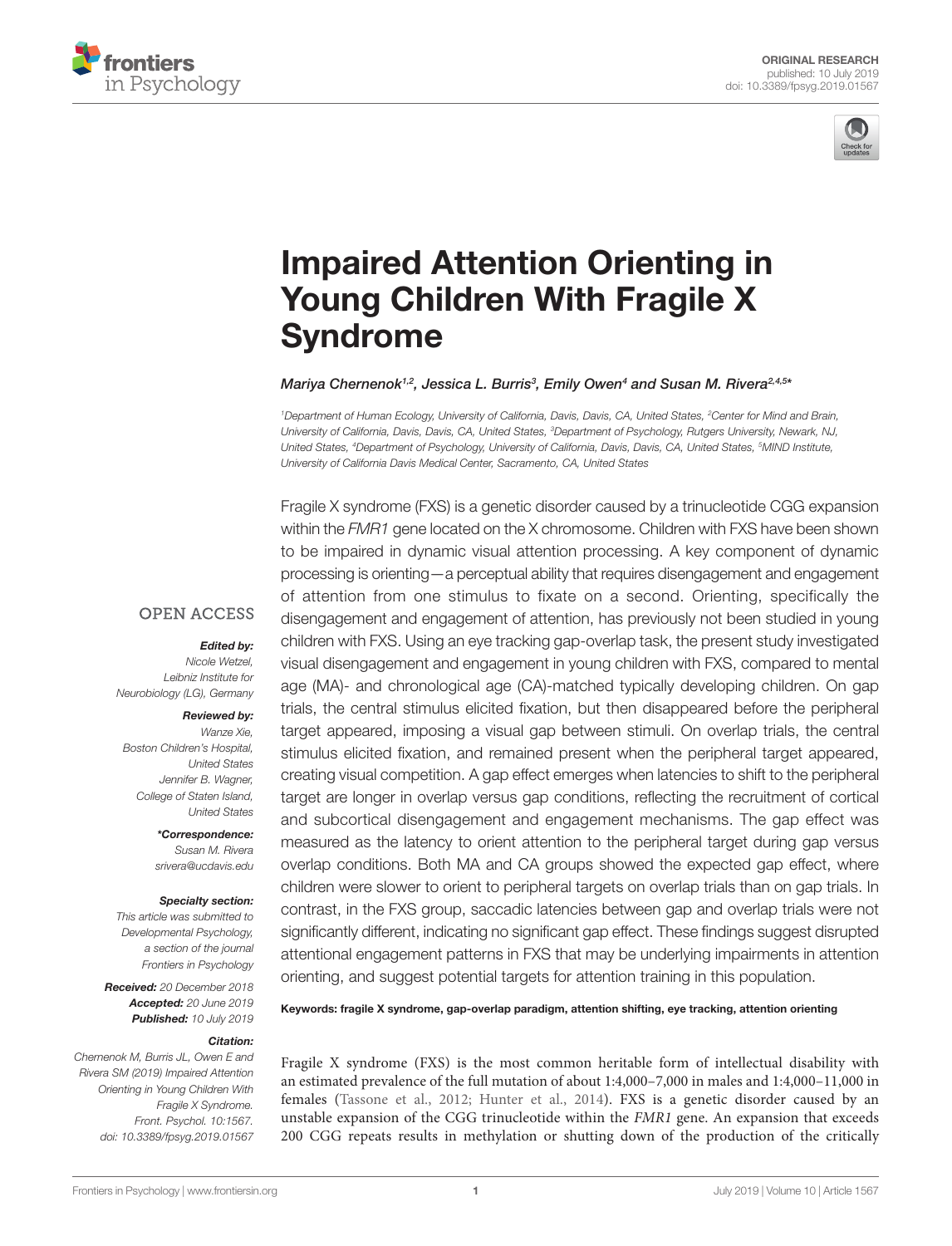important fragile X mental retardation protein (FMRP) ([Coffee](#page-6-0)  [et al., 2009;](#page-6-0) [Hagerman et al., 2017\)](#page-7-2). FMRP is essential for healthy dendritic translation and synaptic plasticity in the brain, and a reduction of this protein negatively impacts brain and cognitive development [\(Bassell and Warren, 2008;](#page-6-1) [Kim](#page-7-3)  [et al., 2012;](#page-7-3) [Hall et al., 2016](#page-7-4)). Individuals with FXS are characterized by mild to severe intellectual disability and high rates of comorbid diagnoses of autism spectrum disorder (25–60%), anxiety disorders (70–83%), and attention deficit/ hyperactivity disorder (30–66%) ([Cordeiro et al., 2011](#page-6-2); [Ciaccio et al., 2017](#page-6-3); [Kaufmann et al., 2017](#page-7-5)).

The most severe deficits consistently documented in FXS reflect parietal processes, including visuospatial ability, processing of sequential information, and attentional skills ([Munir et al., 2000;](#page-7-6) [Wilding et al., 2002](#page-7-7); [Loesch et al., 2003](#page-7-8); [Kogan et al., 2004](#page-7-9); [Cornish et al., 2012](#page-6-4); [Huddleston et al., 2014](#page-7-10); [Del Hoyo Soriano et al., 2018;](#page-7-11) [Hooper et al., 2018\)](#page-7-12).

# DEVELOPMENT OF VISUAL ATTENTION

A key component of dynamic visual attention is visual orienting, the shifting of attention to fixate to a stimulus. Flexible and efficient attention shifting is essential for selecting and processing information in the environment. This skill typically emerges relatively early in infancy and is supported by a distributed fronto-parietal attention network, including the subcortical superior colliculus, frontal eye fields involved in voluntary saccades, prefrontal cortex involved in inhibiting unwanted saccades, and dorsal regions of the parietal cortex ([Csibra et al., 1998](#page-7-13); [Shomstein, 2012;](#page-7-14) [Kulke et al., 2017](#page-7-15)).

At birth, a typically developing infant is only capable of reactive orienting, a comparatively low-level stimulus-driven (i.e., reflexive) behavior, supported by subcortical structures like the superior colliculus in the midbrain ([Johnson, 1990](#page-7-16)). However, during the first 6 postnatal months of typical development, rapid synaptogenesis and reorganization in the frontal and parietal cortex result in increased cortical control over subcortical regions [\(Farroni et al., 1999](#page-7-17); [Kulke et al.,](#page-7-15)  [2017\)](#page-7-15). This cortical network modulates the lower level pathways that function from birth, facilitating more efficient and flexible orienting of attention ([Johnson, 1990](#page-7-16)). Thus, when the visual system is engaged, reflexive orienting (*via* subcortical collicular activity) is inhibited in combination by the posterior parietal network, prefrontal cortex, and frontal eye fields, resulting in slower saccadic reaction times (i.e., visual orienting) ([Hood](#page-7-18)  [and Atkinson, 1993](#page-7-18); [Csibra et al., 1997](#page-7-19), [1998](#page-7-13); [Shomstein, 2012](#page-7-14)). However, when attention is disengaged (from a stimulus), reflexive orienting is uninhibited, resulting in faster saccadic reaction times [\(Fischer and Weber, 1993](#page-7-20)). Proper development and functioning of these two systems represent the basic building blocks necessary for efficient engagement and disengagement of visual attention. Additionally, neuroimaging studies suggest the role of the parietal cortex in top-down and bottom-up visual orienting involving the dorsal and ventral streams (see [Corbetta and Shulman, 2002;](#page-6-5) [Vossel et al., 2014](#page-7-21) for review). Importantly, the dorsal visual stream, a pathway extending from the primary visual cortex to the posterior parietal cortex (including activation in both the inferior parietal lobule and superior parietal lobule), carries dynamic spatiotemporal information necessary for motion perception and complex planning of eye movements [\(Shomstein, 2012\)](#page-7-14). Strikingly, these specific cognitive skills fall under the clinical cluster of dynamic attention deficits documented in infants and toddlers with FXS [\(Scerif et al., 2005](#page-7-22); [Farzin and Rivera, 2010;](#page-7-23) [Farzin et al., 2011](#page-7-24)).

## VISUAL ATTENTION IN FRAGILE X SYNDROME

In FXS, there is considerable evidence that basic visuospatial and visual attention deficits are observable early in development [\(Scerif et al., 2005](#page-7-22); [Farzin et al., 2008,](#page-7-25) [2011](#page-7-24); [Farzin and Rivera,](#page-7-23)  [2010\)](#page-7-23). Studies have also demonstrated that infants with FXS are impaired on attention-mediated tasks, demonstrating significant deficits in visual motion processing and multiple object tracking ([Scerif et al., 2005;](#page-7-22) [Farzin et al., 2008](#page-7-25); [Farzin](#page-7-23)  [and Rivera, 2010\)](#page-7-23). In one study, infants with FXS had a significantly higher detection threshold for dynamic stimuli than for static stimuli, and this difference was not present in a typically developing control group [\(Farzin et al., 2008](#page-7-25)). Additionally, infants with FXS demonstrated the ability to encode the location of two static objects over the course of a brief occlusion, but failed to do so when the objects moved during the occlusion period ([Farzin and Rivera, 2010\)](#page-7-23). Thus, the visuospatial deficits observed in FXS tend to be those involving parietally mediated attention processing. Further, recent evidence from a *FMR1*-knockout mouse model of FXS suggests that FMRP expression is critical to visual circuit organization and function in the superior colliculus [\(Kay et al.,](#page-7-26)  [2018\)](#page-7-26), a subcortical structure essential to orienting. Given the protracted neurodevelopmental course of the parietal cortex, which undergoes several periods of functional reorganization over the first years of childhood and adulthood, this region is consequently a good candidate area for early disruption to processing and altered cortical network communication that could drive cascading developmental effects ([Sowell et al., 2003;](#page-7-27) [Bunge and Wright, 2007](#page-6-6)).

There is now an extensive literature providing evidence that infants with FXS display differences in visual attention, and that adults on the FX spectrum present with higher level behavioral and cognitive deficits that reflect impairment in selectively parietal, attention-mediated processes [\(Rivera et al.,](#page-7-28)  [2002;](#page-7-28) [Kim et al., 2014\)](#page-7-29). By considering the typical course of neurocognitive development of such processes, we begin to consider that the hallmark cognitive impairments documented in adults with FXS have neurodevelopmental origins in parietal regions that are also associated with the basic deficits observable in infants with FXS. However, more research is still needed to characterize the impact of FXS on visual engagement and disengagement in the context of attention orienting. To date, there is only one report of attention orienting measured by the gap-overlap paradigm in FXS. This study found that adolescent females with FXS, relative to typically developing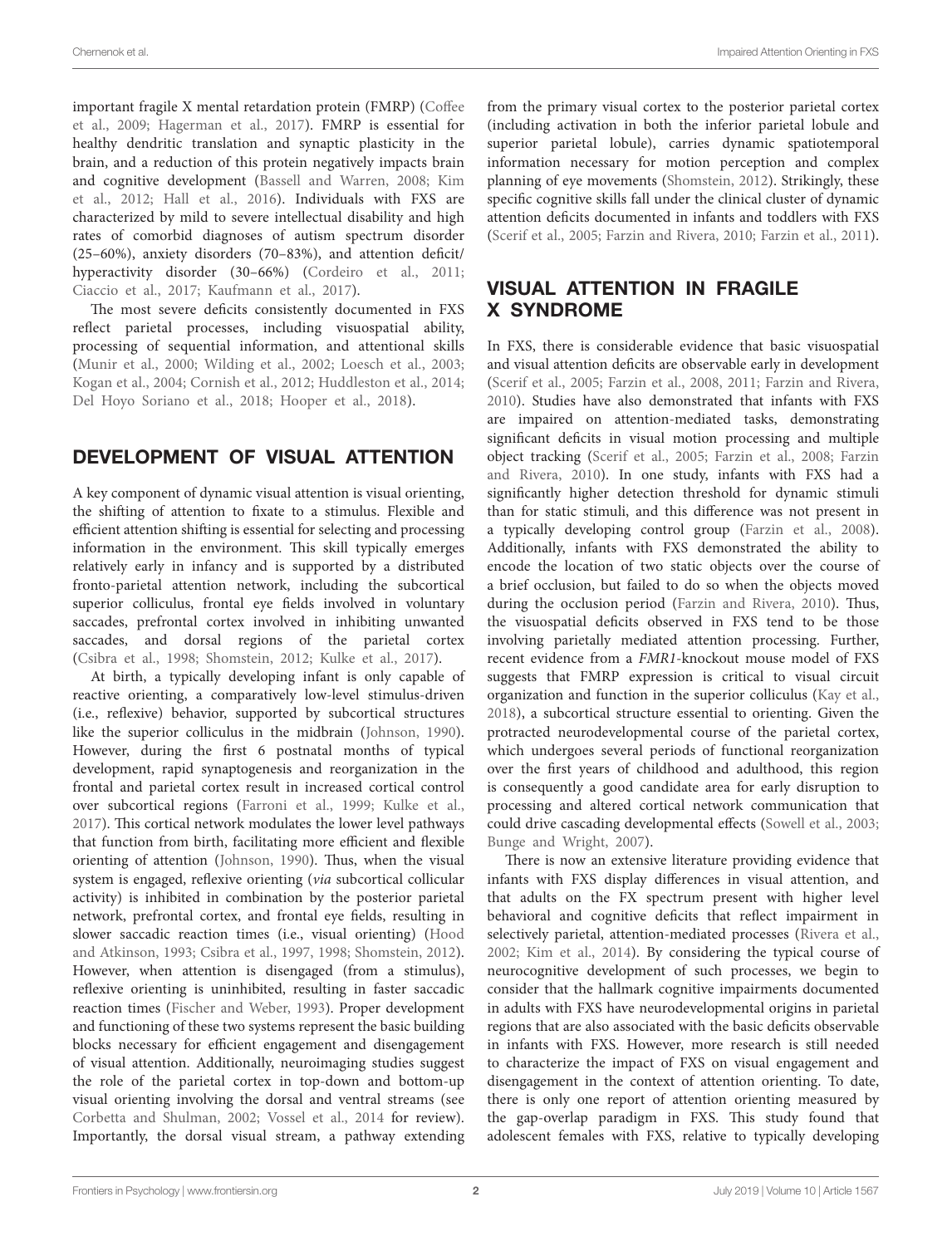controls, exhibited slower saccades on overlap trials (reflecting disrupted disengagement), had more difficulty generating predictive saccades, and memory-guided saccades ([Lasker et al.,](#page-7-30)  [2007\)](#page-7-30). Importantly, females typically present with a milder form of the disorder, due to the normal functioning *FMR1* allele that produces FMRP on the second X chromosome ([Huddleston et al., 2014](#page-7-10)). Thus, additional research is needed with males to examine attention orienting difficulties in more severe forms of the disorder. Further, Lasker et al. (2007) assessed females with FXS ranging from 7.5 to 22.1 years of age (mean age 14.6) while our study includes both males and females ranging from 7.25 to 68.02 months (mean age 39 months). Given the developmental time course of visual attention, evaluating young children with FXS is essential to delineating the impact of the disorder on the developmental trajectory of visual orienting. Accordingly, the current study aimed to investigate attention orienting, specifically disengagement and engagement of attention, in young children with FXS.

# GAP-OVERLAP TASK

The gap-overlap paradigm makes use of two conditions under which attention is shifted from a central stimulus to a peripheral target. In the "gap" condition, a central stimulus elicits fixation (i.e., engagement of attention), but then disappears before a peripheral stimulus appears; there is a visual gap imposed between stimuli. In this condition, extinguishing of attention is automatically induced by the removal of the central stimulus; there is no competition between the stimuli, so orienting to fixate on the peripheral stimulus is automatic and results in faster saccadic response ([Hood and Atkinson, 1993](#page-7-18)). In the "overlap" condition, the central stimulus elicits fixation and then remains present when the peripheral stimulus appears. Therefore, the two stimuli compete for attention, resulting in decreased saccadic reaction times as the viewer must actively disengage from the central stimulus in order to orient toward the peripheral one ([Farroni et al., 1999](#page-7-17)).

When participants are tested on both conditions, a "gap effect" emerges, such that latencies to shift are longer in the overlap condition due to an "engaged" attentional system. This gap effect is interpreted as reflecting the strength of engagement of attention, with recruitment of disengagement and engagement mechanisms. Attention to the peripheral stimulus on gap conditions relies on subcortical maturation, specifically the pathway from the retina to the superior colliculus, whereas on overlap conditions when the visual system is engaged by two competing stimuli, posterior parietal network, prefrontal cortex, and frontal eye fields are necessary for disengagement from central stimulus to the peripheral target [\(Hood and](#page-7-18)  [Atkinson, 1993](#page-7-18); [Matsuzawa and Shimojo, 1997;](#page-7-31) [Csibra et al.,](#page-7-13)  [1998;](#page-7-13) [Farroni et al., 1999\)](#page-7-17). Importantly, connectivity between subcortical and cortical pathways involved in visual processing is necessary for inhibiting reflexive saccades, and orienting of attention ([Johnson, 1990](#page-7-16); [Hood and Atkinson, 1993\)](#page-7-18). Given the evidence to suggest that visual circuits including superior colliculus and posterior parietal networks are impacted in FXS, the gap-overlap paradigm is ideal for studying disengagement and engagement of attention.

# THE CURRENT STUDY

To further investigate the neurodevelopmental impact of parietal dysfunction on visual orienting in FXS, the present study used a gap-overlap task in young children with FXS, as compared to typically developing children. Specifically, we used infrared eye tracking to measure the gap effect, an index of visual orienting efficiency. We predicted that given the known parietal attention deficits in FXS, young children with FXS would not show a typical gap effect, suggesting reduced attentional engagement, relative to typically developing chronological and mental age-matched groups. Based on prior literature showing decreased saccade latencies and increased disengagement abilities with age, we expected that the younger children (mental age-matched group) would show a larger gap effect (appearing as longer latencies on overlap trials, reflecting slower disengagement), relative to the older children (chronological age-matched group).

# MATERIALS AND METHODS

## **Participants**

Twenty-four participants with FXS were recruited through the University of California, Davis MIND Institute Fragile X Research and Treatment Center, where they were clinically evaluated, and diagnoses were confirmed by DNA testing. FXS allele status was confirmed by *FMR1* DNA testing and the sample consisted of 18 individuals with the full mutation (five girls), four with methylation mosaicism, and two with size mosaicism. The Mullen Scales of Early Learning was administered to assess cognitive level in the FXS group (MSEL; [Mullen, 1995\)](#page-7-32). The MSEL is a developmental assessment standardized in children from birth to 68 months and consists of Gross Motor, Fine Motor, Receptive Language, Expressive Language, and Visual Reception subscales. To calculate the mental age of each FXS participant, subscale age equivalencies (excluding Gross Motor) were averaged and converted to months and days. Gross Motor scores are less valid in children over the age of 33 months and, given the wide age range of our participants, this subscale was excluded from the MA calculation ([Mullen, 1995;](#page-7-32) [Burris et al., 2017](#page-6-7); [Yoo et al., 2017\)](#page-7-33).

Participants were excluded for failure to provide valid data on at least 20% of trials on the gap-overlap paradigm (i.e., children with recorded data for fewer than four trials in either gap or overlap conditions). The final FXS sample consisted of 18 children, chronological ages 7.25–68.02 months (*M* = 39, SD = 20.5), mental ages 5.15–44.23 months (*M* = 22.9, SD = 10.3); 14 males, four females. To control for cognitive level and overall development, two typically developing (TD) comparison groups were recruited. A group was matched to the mental age (MA) of the FXS sample, and consisted of 20 young children,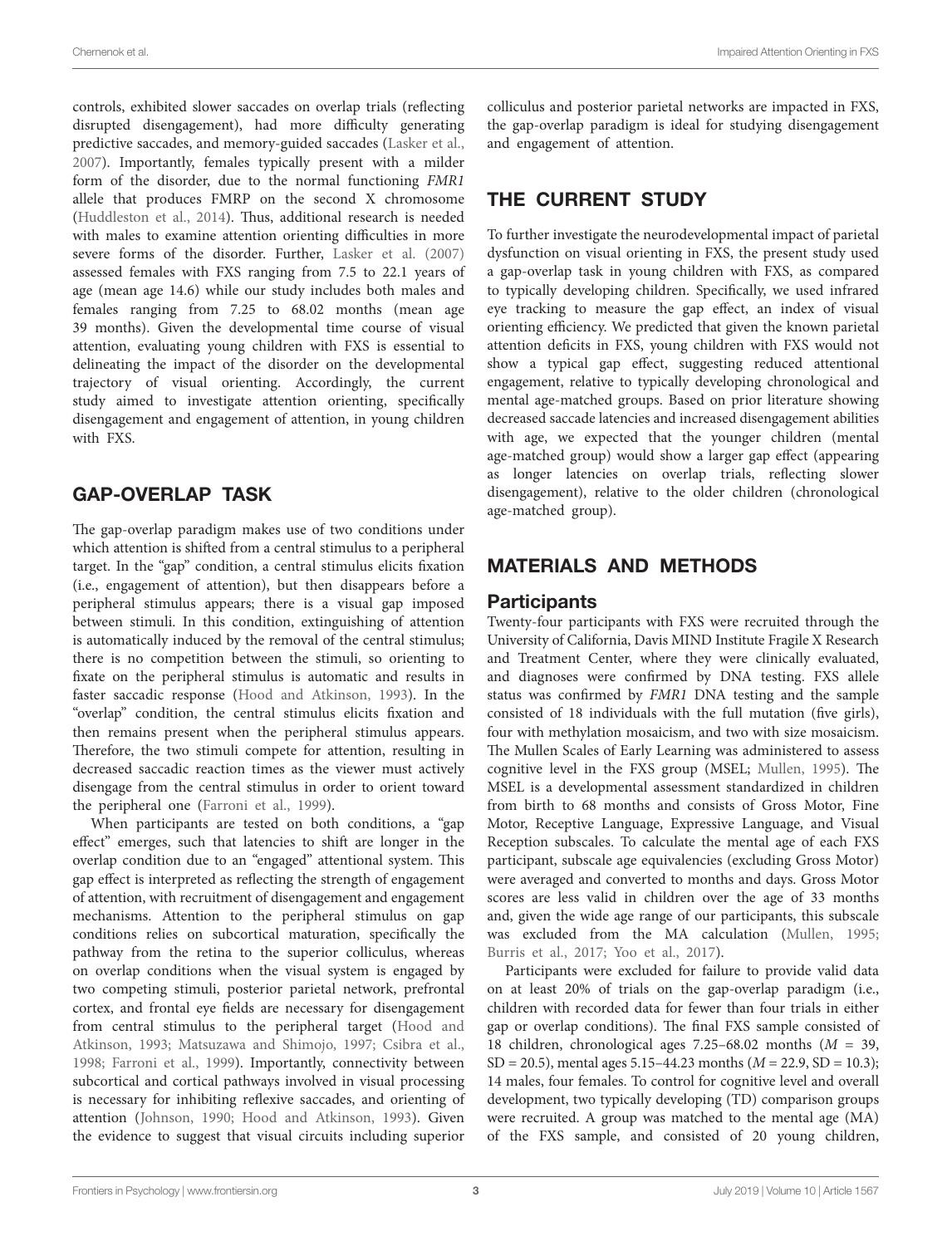chronologically aged  $5.23-55.05$  months  $(M = 23, SD = 13)$ ; 11 males, nine females. The FXS and MA groups' mental ages were not statistically different ( $t$  (36) = -0.088,  $p$  = 0.6). A second group was closely matched to the chronological age (CA) of the FXS sample, and consisted of 20 young children, chronologically aged  $6.3-68.07$  months  $(M = 40.2, SD = 18.5)$ ; 14 males, six females. The FXS and CA groups' chronological ages were not statistically different from one another (*t* (36) = −0.202, *p* = 0.84). See **[Table 1](#page-3-0)** for a breakdown of ages and number of usable trials across the three groups. The Institutional Review Board of the University of California, Davis, approved the experimental protocol, and informed consent was obtained from a parent or caregiver of each participant.

#### Apparatus

During the task, stimuli were presented on a 17-inch Tobii 1,750 LCD binocular infrared eye tracker with a screen resolution of 1,280 pixels  $\times$  1,024 pixels and a sampling rate of 50 Hz (Tobii Technology, Sweden). Tobii ClearView software was used to display stimuli and record gaze data, including a five-point calibration procedure. Children's viewing distance from the eye tracker was approximately 60 cm and precision of eye coordinates was about 0.5° with 25–35 ms average accuracy in timing. Missing data due to blinks were interpolated, and gaze from at least one eye was used to determine gaze coordinates.

<span id="page-3-0"></span>TABLE 1 | The mean chronological age, mental age, and number of valid trials for each developmental group.

| <b>FXS</b>     | <b>TD-MA</b>   | <b>TD-CA</b>   |
|----------------|----------------|----------------|
| 18 (4 females) | 20 (9 females) | 20 (6 females) |
| 38.9 (20.5)    | 23.03 (12.8)   | 40.2 (18.5)    |
| 7.25-68.02     | 5.23-55.05     | $6.3 - 68.07$  |
| 22.9 (10.3)    | N/A            | N/A            |
| 5.15-44.23     | N/A            | N/A            |
| 171            | 170            | 178            |
| 245            | 255            | 250            |
|                |                |                |

*Age is presented in months.days.*

#### Task Design

The task contained two trial conditions, "gap" and "overlap," with each type of trial lasting 3,500 ms. Gap and overlap trials (**[Figure 1](#page-3-1)**) were each made up of two phases; phase one (lasting 1,000 ms) presented a central fixation object and phase two (lasting 2,500 ms) presented a target object. During phase one of the gap condition, the central object disappeared after 1,000 ms, then phase two began with a 500-ms "gap," followed by presentation of the target object for 2,000 ms. In phase one of the overlap condition, the central object remained for the entire 1,000 ms, followed by phase two, where the central object persisted such that the target and central object "overlapped" for 2,500 ms by occupying adjacent positions on the screen.

The task consisted of 36 trials, counterbalanced between 18 gap (nine with target on the left) and 18 overlap (nine with target on the left) conditions. Participants saw a fixedorder randomized presentation of trials. The central fixation image fit into an ellipsis measuring 3×3 degrees of visual angle and cycled randomly through six different high-contrast black and white shapes. The peripheral target image fit into a rectangle measuring 3×5 degrees of visual angle and rotated through 18 different colorful pictures of stuffed animal toys. The design and temporal parameters were chosen based on literature reporting the use of the gap-overlap task with infants [\(Peltola et al., 2008,](#page-7-34) [2009](#page-7-35)).

#### Procedure

All children were seated in their caregiver's lap approximately 60 cm from the eye tracker monitor in a dimly lit and quiet room. Caregivers were asked to not interact with their child during the task presentation. The experiment began with a five-point calibration procedure, during which caregivers were asked to close their eyes to verify gaze data collected were from the child. The calibration routine was repeated until all five points were captured. There was then a continuous presentation of 36 trials, each lasting 3,500 ms, for a total presentation time of 126 s (2.1 min).

<span id="page-3-1"></span>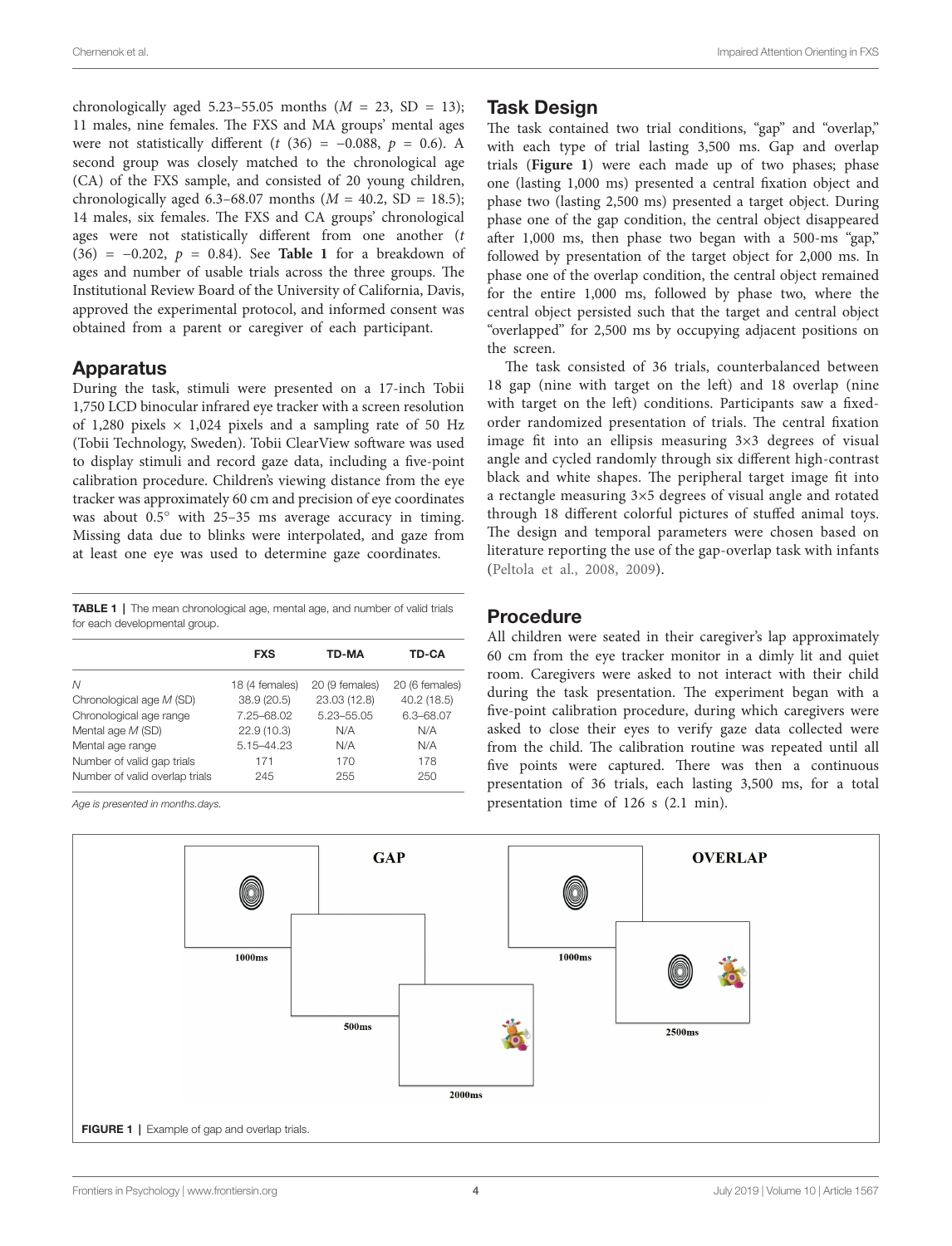#### Data Preparation and Analysis

Using ClearView Tobii analysis software, eye tracking data were analyzed with the Area-of-Interest (AOI) tool (Tobii Technologies, Sweden). AOIs were created separately by defining an area around the fixation and the target. The primary measure of interest was latency to first fixate to the target, where a fixation is defined as gaze within the AOI greater than 100-ms duration. Time of interest began as soon as the target appeared on screen and ended at the point of transition to the next frame. Valid trials were considered those on which: (1) the child did not look away from the screen at any point, and (2) gaze was on the central fixation prior to presentation of the peripheral stimulus. To be included in the analysis, children had to have seen at least four valid trials for each condition (>20% of trials). Exclusion criteria of four valid trials per condition were chosen based on prior research using the gap-overlap paradigm with infants [\(Peltola et al., 2008](#page-7-34)). There was no significant difference in number of valid trials by developmental group on gap trials  $(F(2, 51) = 0.710, p = 0.497)$  or overlap trials  $(F (2, 52) = 1.102, p = 0.34)$  ([Table 1](#page-3-0)). Outliers greater or less than three standard deviations from the mean were excluded. One participant in the TD-CA group was considered an outlier based on latency on gap trials and removed from subsequent analyses. Latency to orient attention to the target was calculated by averaging the elapsed time to first fixate on the target for gap and overlap conditions separately for each developmental group. Using non-parametric tests, the gap effect was calculated as the difference in both average and median latency to fixate to gap and overlap conditions for each developmental group. Finally, given the previously documented developmental progression of the gap effect, we explored the impact of chronological and mental age (FXS only) on average latency to the gap effect.

## RESULTS

## Gap Effect

Data visualization showed unequal variance across developmental groups, so homogeneity of variance was assessed using Levene's Test of Equality of Error Variances. Levene's test was significant for gap trials  $[F (2, 54) = 5.76, p = 0.005]$ , indicating that equality of variances across developmental groups could not be assumed (**[Figure 2](#page-4-0)**). Thus, due to the small sample size and non-normal data distributions, non-parametric tests were used to evaluate the gap effect. Specifically, the Wilcoxon matched-pairs signed-ranks test for pairwise comparisons of within-group responses across gap and overlap conditions was used.

Results show the expected gap effect in both TD-CA and TD-MA groups: using average latency, participants were slower to orient to peripheral targets on overlap trials than on gap trials (TD-CA: gap  $= 0.24$  s; overlap  $= 0.31$  s;  $z = -2.93$ ,  $p = 0.03$ ; TD-MA: gap = 0.25 s; overlap = 0.34 s;  $z = -3.55$ ,  $p = 0.00$ ). There was no significant gap effect in the FXS group (gap =  $0.28$  s; overlap =  $0.31$  s;  $z = -1.28$ ,  $p = 0.20$ , indicating that children with FXS shift attention to the peripheral target at the same speed regardless of the presence or absence of a central stimulus. Analyses using median latency to gap and overlap trials revealed the same pattern of a significant gap effect for both TD-CA (*z* = −2.98,  $p = 0.003$  and TD- MA groups ( $z = -3.51$ ,  $p = 0.000$ ), but no significant gap effect in the FXS group  $(z = -1.54, ...)$  $p = 0.127$ .

In the TD-MA group, there was no significant correlation between age and gap effect  $(r = 0.094, p = 0.693)$  ([Figure 3](#page-5-0)). In the TD-CA group, there was a significant correlation between age and gap effect  $(r = -0.497, p = 0.031)$ , such that gap

<span id="page-4-0"></span>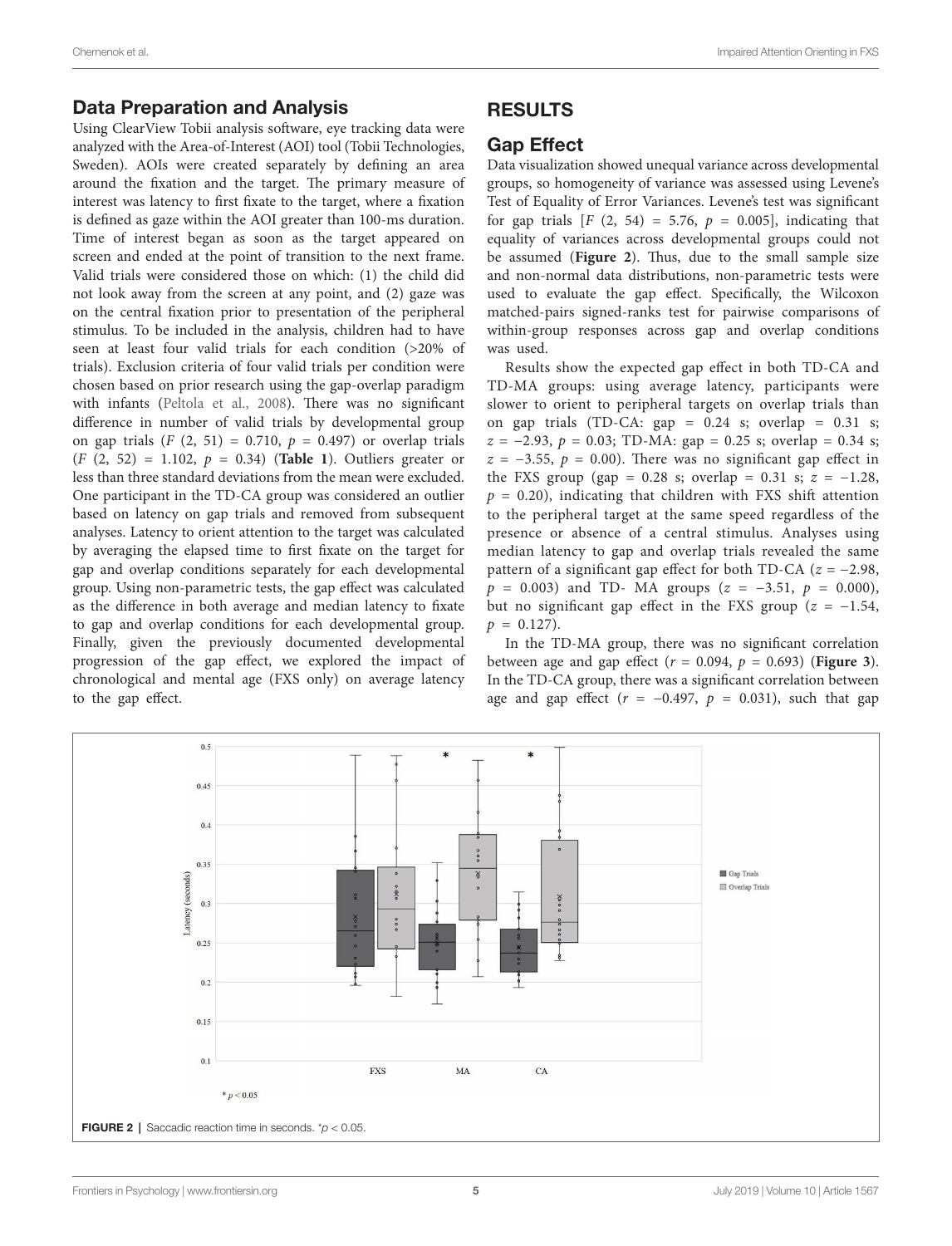<span id="page-5-0"></span>

effect latency declined with increasing age. In the FXS group, there was a significant correlation between mental age and gap effect  $(r = -0.584, p = 0.011)$ , and chronological age and gap effect  $(r = -0.591, p = 0.010)$ , reflecting a reduced gap effect latency with increasing chronological age, as seen in the TD-CA group.

# **DISCUSSION**

The present study investigated attention orienting in young children with FXS and typically developing chronological and mental age-matched children. We used eye tracking methodology with a gap-overlap task to calculate the gap effect, a measure of visual orienting. The results of the present study replicate prior research with typically developing children, showing a faster saccadic latency on gap conditions than on overlap conditions (gap effect) in both chronological and mental age-matched groups. Thus, we can conclude that our task parameters were sufficient to elicit competition between the central stimulus and peripheral target, requiring attentional disengagement from the central stimulus in the overlap condition. Further, there was an age-related decline in latency on the gap effect in TD-CA and FXS groups, but not the TD-MA group, reflecting increasing maturity of the visual system. In the FXS group, despite a normative pattern of reduced latency on the gap effect with increasing age, and unlike both TD groups, saccadic latencies between gap and overlap conditions were not significantly different, indicating no gap effect. This finding suggests that attention engagement is impaired in FXS and lends behavioral support to our broader hypothesis that visual processing deficits in FXS are rooted in frontoparietal dysfunction.

# Absent Gap Effect in Fragile X Syndrome

The latency to fixate to gap and overlap trials was not statistically significantly different in the FXS group, resulting in an absent gap effect that is otherwise present in both the typically developing chronological and mental age-matched groups. Based on prior literature, we contend that the gap-overlap paradigm taps into subcortical mechanisms on gap conditions, while fronto-parietal mechanisms are necessary for attention orienting on overlap conditions. The absence of a gap effect suggests that these two conditions are not processed differentially in the FXS group. During overlap trials, the visual system requires disengagement from the central fixation to orient to the peripheral target. However, given that we see no difference in performance on gap and overlap conditions, we interpret this finding as evidence for overall reduced attentional engagement, driven by a dysfunctional parietal network. Importantly, posterior parietal orienting mechanisms are necessary for inhibiting reflexive saccades, and rely on the subcortical collicular orienting pathway, both of which are impacted in FXS. As such, when reflexive saccades are not inhibited by the PPC and frontal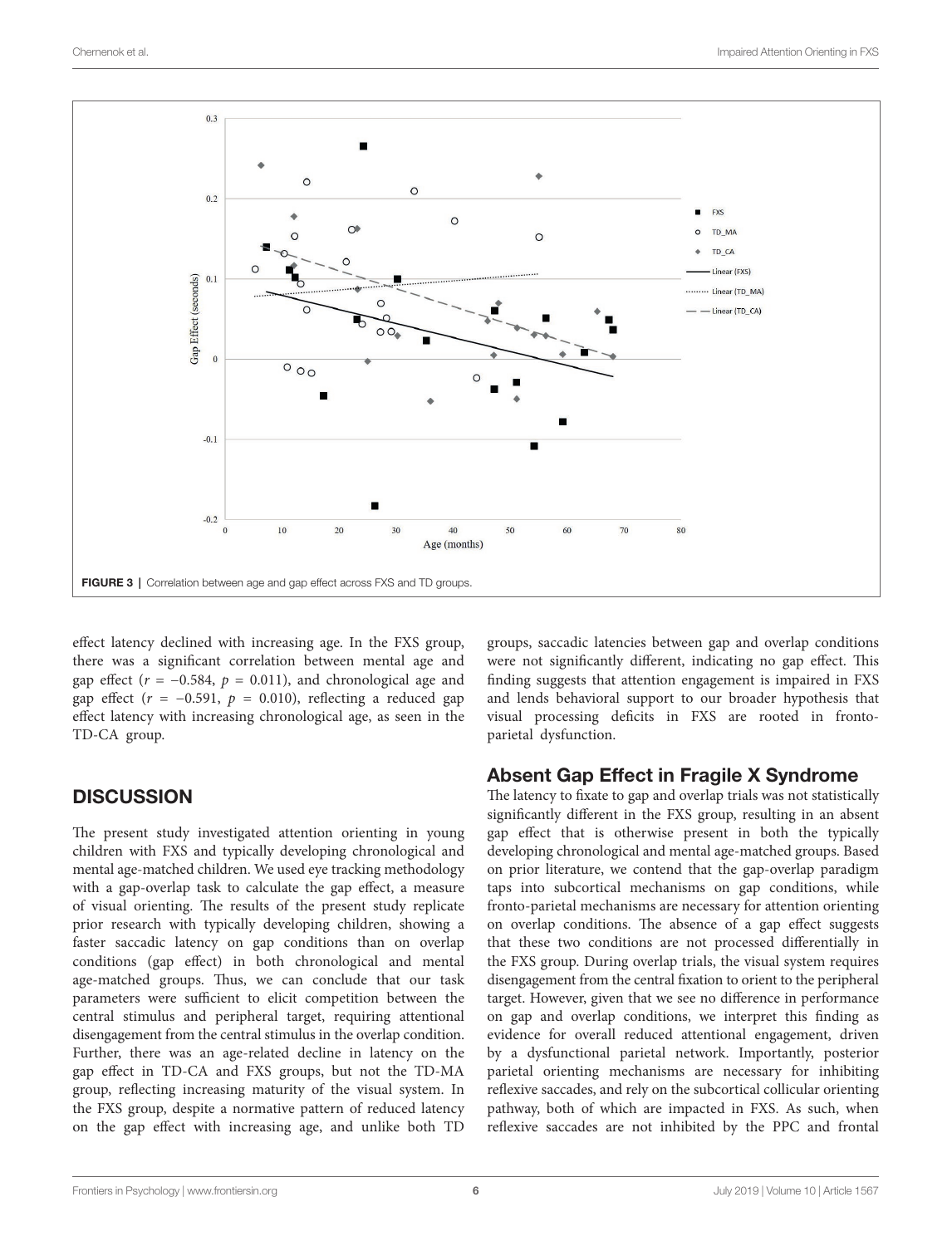regions (therefore, reduced attentional engagement to the central fixation), saccades to the peripheral target are not affected by the presence of the central fixation, resulting in faster latencies.

Based on the results of the current study, in conjunction with other findings in the FXS literature, we contend that disrupted visual orienting behavior may be one area driving atypical developmental outcomes in FXS. It is well established that the specific visuospatial and dynamic processing deficits noted in older individuals with FXS involve attention-mediated mechanisms supported by dorsal stream processing and the PPC [\(Scerif et al., 2005](#page-7-22); [Farzin and Rivera, 2010](#page-7-23)). The present findings suggest that there is also a basic impairment in orienting visual attention in order to fixate to static stimuli. Quick, uninhibited saccades exhibited by the FXS group in the current task suggest reduced attentional engagement, and could result in less time allocated to processing static stimuli, leading to important information being "missed" in a real-world environment. According to neurodevelopmental theories of attention and learning, impaired attention orienting could negatively impact basic statistical learning mechanisms typically operational in infancy and early development [\(Baker et al.,](#page-6-8)  [2004](#page-6-8); [Arciuli, 2017\)](#page-6-9). In turn, these effects have the potential to developmentally cascade into an abnormal cognitive behavioral phenotype, such as the one seen in FXS.

It remains to be tested whether attentional orienting measures in the gap-overlap paradigm can be linked to other measures of attention-mediated visual processing, in either TD or FXS populations. Future studies should address visual orienting behavior involved in more complex cognitive abilities (e.g., spatial indexing, multiple object processing). Further, while the role of FMRP in development of visual circuits is not fully understood, there is some preliminary evidence to suggest that absence of the protein impacts development and function in the superior colliculus, a pathway key in visual orienting and the PPC [\(Kay et al., 2018](#page-7-26)). As such, deficits in visual attention and orienting in FXS may, in part, stem from disrupted production of FMRP, impacting both atypical subcortical and cortical development. The present study included predominately full mutation FXS subjects, limiting variability in FMRP expression, and was therefore unable to directly test this point.

## **REFERENCES**

- <span id="page-6-9"></span>Arciuli, J. (2017). The multi-component nature of statistical learning. *Philos. Trans. R. Soc. Lond. Ser. B Biol. Sci.* 372:20160058. doi: [10.1098/rstb.2016.0058](https://doi.org/10.1098/rstb.2016.0058)
- <span id="page-6-8"></span>Baker, C. I., Olson, C. R., and Behrmann, M. (2004). Role of attention and perceptual grouping in visual statistical learning. *Psychol. Sci.* 15, 460–466. doi: [10.1111/j.0956-7976.2004.00702.x](https://doi.org/10.1111/j.0956-7976.2004.00702.x)
- <span id="page-6-1"></span>Bassell, G. J., and Warren, S. T. (2008). Fragile X syndrome: loss of local mRNA regulation alters synaptic development and function. *Neuron* 60, 201–214. doi: [10.1016/j.neuron.2008.10.004](https://doi.org/10.1016/j.neuron.2008.10.004)
- <span id="page-6-6"></span>Bunge, S. A., and Wright, S. B. (2007). Neurodevelopmental changes in working memory and cognitive control. *Curr. Opin. Neurobiol.* 17, 243–250. doi: [10.1016/j.conb.2007.02.005](https://doi.org/10.1016/j.conb.2007.02.005)
- <span id="page-6-7"></span>Burris, J. L., Barry-Anwar, R. A., Sims, R. N., Hagerman, R. J., Tassone, F., and Rivera, S. M. (2017). Children with fragile X syndrome display threatspecific biases toward emotion. *Biol. Psychiatry Cogn. Neurosci. Neuroimaging* 2, 1–6. doi: [10.1016/j.bpsc.2017.06.003](https://doi.org/10.1016/j.bpsc.2017.06.003)

Future research should address this question by measuring variability in *FMR1* gene expression and subsequent development and connectivity of visual circuitry in both subcortical and cortical structures. Finally, although the current study included a relatively small sample size, the present findings highlight the utility of infrared eye tracking methodology in measuring visual attention in this population, and provide a solid foundation for further investigation.

The present study adds to the literature by documenting disrupted attentional engagement in young children with FXS. Overall, the findings bolster the general notion of parietal dysfunction in FXS, and further support the specific characterization of FXS as a disorder involving early and basic attention-mediated visual processing deficits.

#### ETHICS STATEMENT

This study was carried out in accordance with the recommendations of Institutional Review Board of the University of California, Davis. Written informed consent was obtained from all parents or legal guardians on behalf of the child. All subjects gave written informed consent in accordance with the Declaration of Helsinki. The protocol was approved by the UC Davis Social and Behavioral Committee C.

#### AUTHOR CONTRIBUTIONS

EO and SR contributed to the conception and design of the study. MC, JB, and EO completed data collection and performed the statistical analysis. MC, JB, EO, and SR co-wrote the manuscript. All authors contributed to manuscript revision, read and approved the submitted version.

## FUNDING

This research was funded by the National Institute of Child Health and Human Development, Grant #R01 HD056031.

- <span id="page-6-3"></span>Ciaccio, C., Fontana, L., Milani, D., Tabano, S., Miozzo, M., and Esposito, S. (2017). Fragile X syndrome: a review of clinical and molecular diagnoses. *Ital. J. Pediatr.* 43:39. doi: [10.5582/irdr.2016.01048](https://doi.org/10.5582/irdr.2016.01048)
- <span id="page-6-0"></span>Coffee, B., Keith, K., Albizua, I., Malone, T., Mowrey, J., Sherman, S. L., et al. (2009). Incidence of fragile X syndrome by newborn screening for methylated FMR1 DNA. *Am. J. Hum. Genet.* 85, 503–514. doi: [10.1016/j.](https://doi.org/10.1016/j.ajhg.2009.09.007) [ajhg.2009.09.007](https://doi.org/10.1016/j.ajhg.2009.09.007)
- <span id="page-6-5"></span>Corbetta, M., and Shulman, G. L. (2002). Control of goal-directed and stimulusdriven attention in the brain. *Nat. Rev. Neurosci.* 3, 201–215. doi: [10.1038/](https://doi.org/10.1038/nrn755) [nrn755](https://doi.org/10.1038/nrn755)
- <span id="page-6-2"></span>Cordeiro, L., Ballinger, E., Hagerman, R., and Hessl, D. (2011). Clinical assessment of DSM-IV anxiety disorders in fragile X syndrome: prevalence and characterization. *J. Neurodev. Disord.* 3, 57–67. doi: [10.1007/s11689-010-9067-y](https://doi.org/10.1007/s11689-010-9067-y)
- <span id="page-6-4"></span>Cornish, K., Cole, V., Longhi, E., Karmiloff-Smith, A., and Scerif, G. (2012). Does attention constrain developmental trajectories in fragile X syndrome? A 3-year prospective longitudinal study. *Am. J. Intellect. Dev. Disabil.* 117, 103–120. doi: [10.1352/1944-7558-117.2.103](https://doi.org/10.1352/1944-7558-117.2.103)